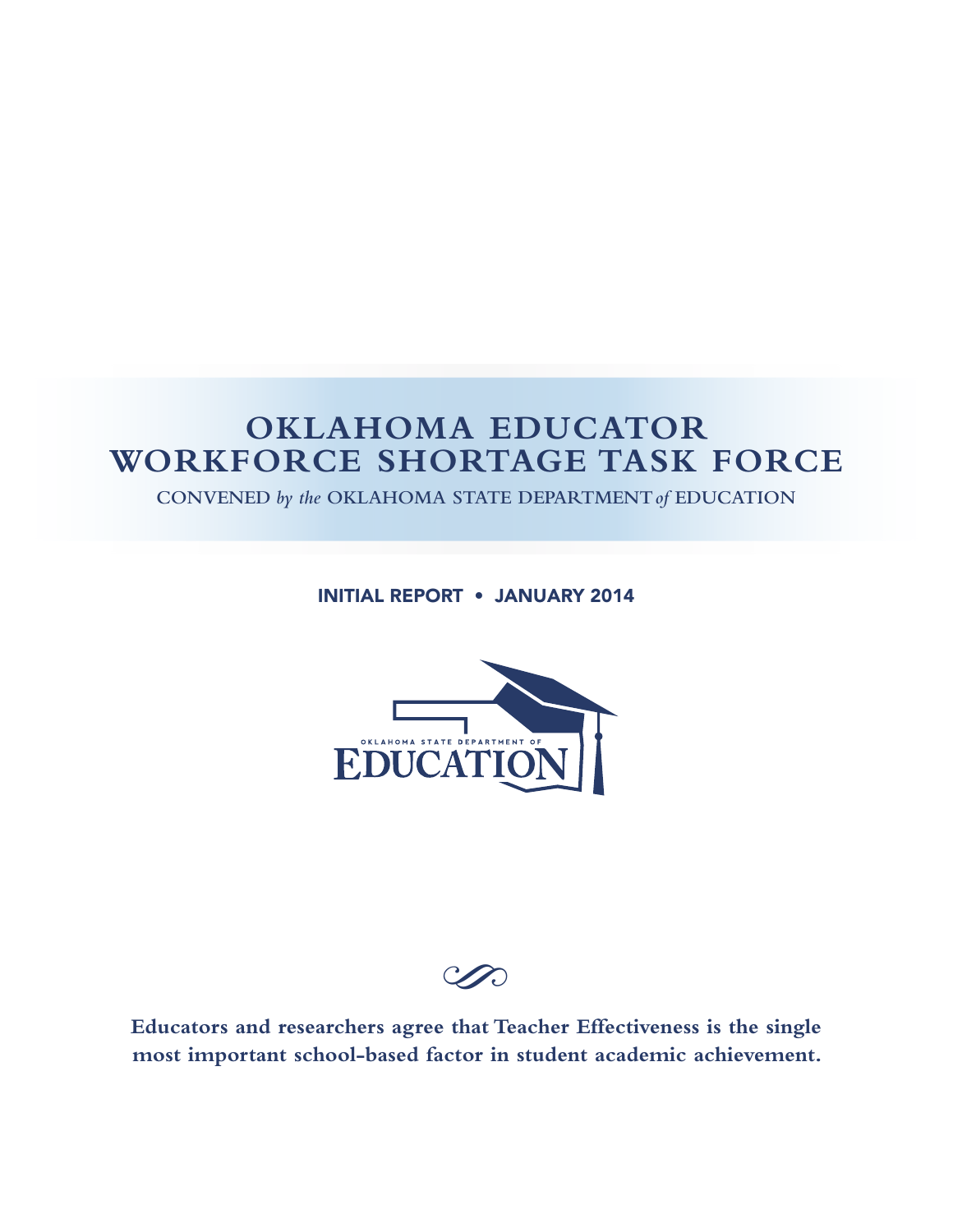## TABLE OF CONTENTS

## 3 INTRODUCTION

#### 3 EXECUTIVE SUMMARY

- 3 BACKGROUND
- 4 CAREER DEVELOPMENT STRATEGIES
- 4 STRATEGIC RECOMMENDATIONS

## 5 RESEARCH, RATIONALE, AND IMPLICATIONS

- 5 ATTRACTING HIGH QUALITY INDIVIDUALS INTO THE EDUCATION PROFESSION
- 6 DEVELOPING AND RETAINING CURRENT WORKFORCE
- 8 COMPENSATION
- 10 APPENDIX: NOTES, RESOURCES, AND NEXT STEPS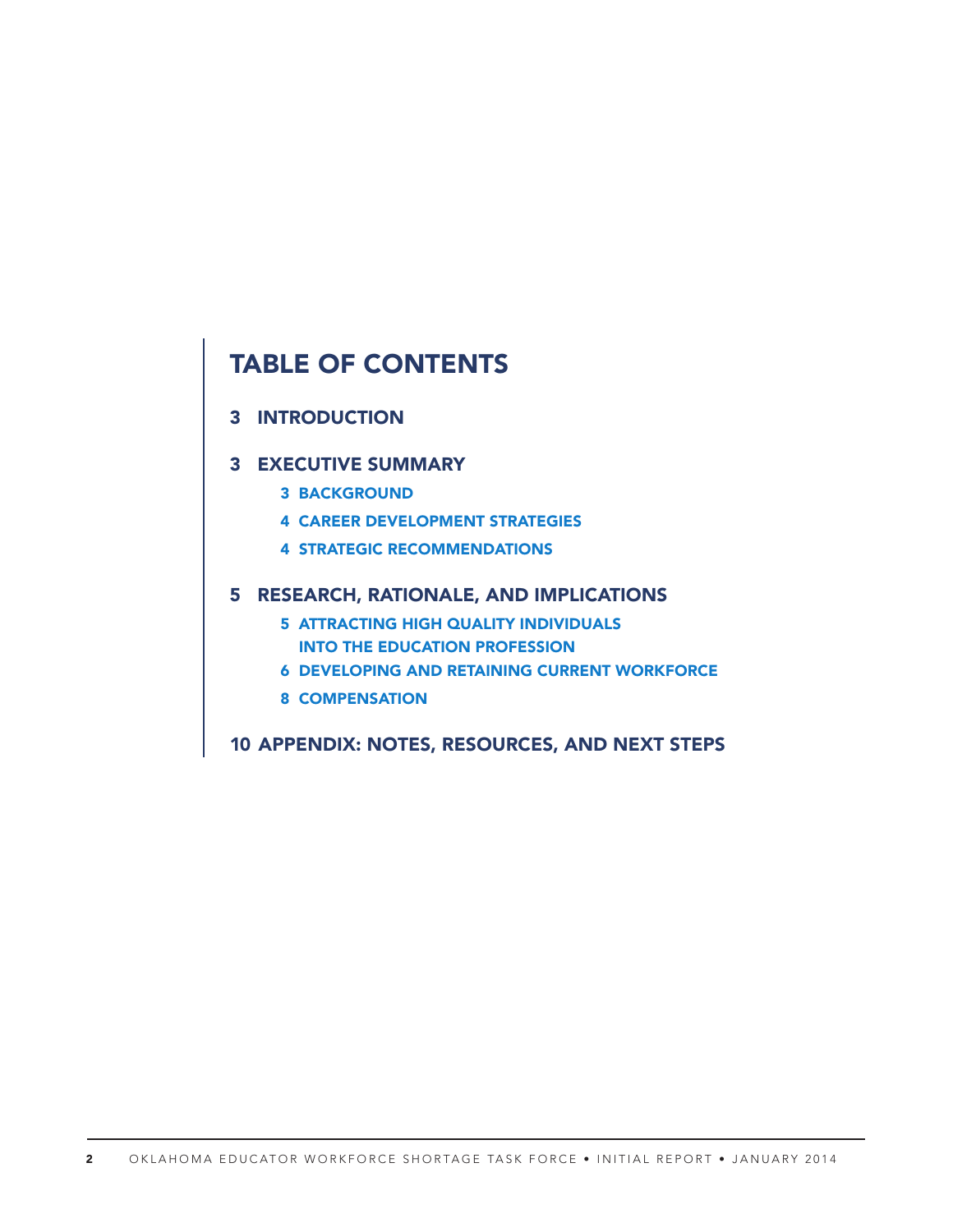#### INTRODUCTION

In response to Oklahoma's Educator Workforce Shortage, the Oklahoma State Department of Education (OSDE) convened a task force in 2013 to study the conditions creating the shortage and offer recommendations to policymakers likely to eliminate the shortage. The task force was composed of a variety of stakeholders – legislators; representatives of the business community, higher education, career and technology education, and public education, including both teachers and administrators; and other government officials.

The following recommendations are designed to:

- Support and retain effective educators,
- Encourage continuous professional growth of all educators, and
- Recruit highly capable people into the education profession.

For the purposes of this document, educators include teachers, instructional specialists, administrators, and other school personnel; however, it is duly noted that the most significant and widespread shortages are among classroom teachers.

This initial report of the task force includes an executive summary of strategic recommendations, research and rationale behind the recommendations, budgetary implications, and additional resources and potential next steps as appropriate.

The task force stands ready to augment these recommendations upon completion of the 2014 Educator Supply and Demand Study and each iteration therafter as recommended in this report.

## EXECUTIVE SUMMARY

#### **BACKGROUND**

Educators and researchers agree that teacher effectiveness is the single most important school-based factor in student academic achievement. Recent research indicates that the U.S. educational system is in dire need of more educators who are effective in improving student learning. The inability of the system to produce and retain effective educators is causing a crisis in the classrooms of many children.

In the report, *The Irreplaceables: Understanding the Real Retention Crisis in America's Urban Schools*, TNTP (formerly The New Teacher Project) analyzes the conditions that often cause teacher shortages in urban school settings, including policies that discourage great teachers from doing what they do best, administrators who do not support great teachers, and structures that do not capitalize on the commodity of effective teachers to mentor new and ineffective teachers (http://tntp. org/irreplaceables).

Oklahoma's urban school districts are not alone in the educator workforce shortage they face. School districts across the state have found it difficult to hire and retain effective teachers, even in traditionally easy–to-staff positions and geographic locations.

The charge of the Oklahoma Educator Workforce Shortage Task Force was to establish strategic recommendations that would provide for an effective teacher in every child's classroom. In order to meet that goal, the task force identified concerns and organized recommendations into strategic themes to address those concerns.

#### Priority Concerns

- Persistent classroom vacancies in many school districts, particularly in traditionally hard-to-staff grades, subjects, and geographic regions
- Lack of personal and professional support for practicing educators
- Limited opportunities for advancement, challenge, and professional growth

#### Strategic Themes to Address Concerns

- Attracting high-quality individuals into the education profession
- Developing and retaining current workforce
- Compensation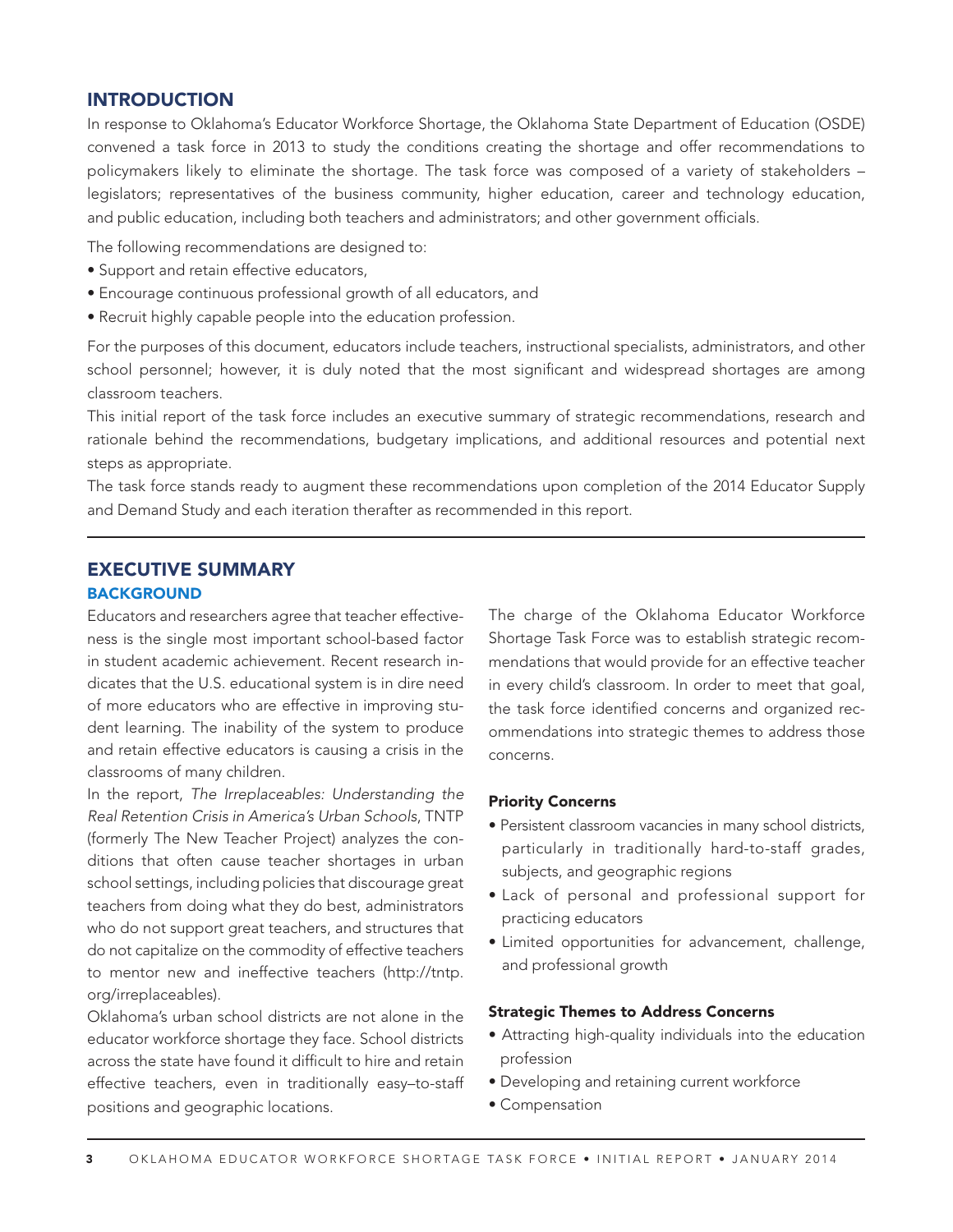#### CAREER DEVELOPMENT STRATEGIES

The strategies recommended in this document are designed to provide a coherent model of career development for educators as represented in the figure.

ATTRACTING High-Quality Individuals to the Education Profession

PREPARING **Outstanding Educators** 

DEVELOPING Early Career **Teachers** 

RETAINING **Effective Educators** 

EXPANDING the Capacity of Instructional **Leaders** 

**ENCOURAGING** Retirees to Return to the Profession

#### STRATEGIC RECOMMENDATIONS

The recommendations identified in this document are considered to be top priorities by a significant number of task force members. These recommendations are often interrelated, so they are presented in terms of strategic themes to address the concerns of the educator shortage. Research, rationale, and implications of the recommendations are provided in the next section of this document.

#### Attracting High Quality Individuals into the Education Profession

• Replicate the Educator Supply and Demand Study regularly, perhaps every 3-5 years. Use the results to identify areas of shortage and apply the recommendations made within this document to the areas of most critical need where it does not make sense to apply the recommendations more broadly.

• Develop a paid internship with significant mentorship and support for teacher candidates from traditional and alternative routes while completing their program and/or certification requirements. This could include replacing the traditional student-teaching experience with a multi-semester internship emphasizing coteaching and other supports.

• Provide flexibility to the Oklahoma State Board of Education to certify traditionally prepared teacher candidates through alternative pathways on a case-bycase basis when unusual circumstances arise.

• Allow districts to develop local policies that provide opportunities for retired educators to return to the education profession without loss of retirement benefits.

#### Developing and Retaining Current Workforce

• Reinstate the Teacher Residency Program, or offer a modified form of support, mentorship, and coaching for new teachers (including alternatively certified teachers) and those with professional growth needs. Consider current research on mentorship when making modifications to the Teacher Residency Program. See paid internship recommendation as one possible component.

• Provide opportunities for teacher career advancement, such as mentor/master teachers, teacher coaches, and instructional leaders, including additional state funds for stipends paid by districts that implement such strategies.

• To retain effective teachers, there must be additional professional development related to implementation of current initiatives and reforms. Without limiting funds provided to districts for discretionary professional development, target additional state funding for professional development to statewide academies and competitive grants. Provide research and best practices to districts in selecting high-quality professional development.

#### Compensation

• Increase teachers' base salaries as identified on the State Minimum Salary Schedule by at least \$2,000, with a plan to continue to increase the base salaries annually until they are competitive with bordering states.

• Identify a sustainable funding stream dedicated to increased salaries and other strategies for addressing shortages.

Upon completion of the 2014 Educator Supply and Demand Study and each iteration thereafter, additional strategic recommendations may be necessary to address priority concerns.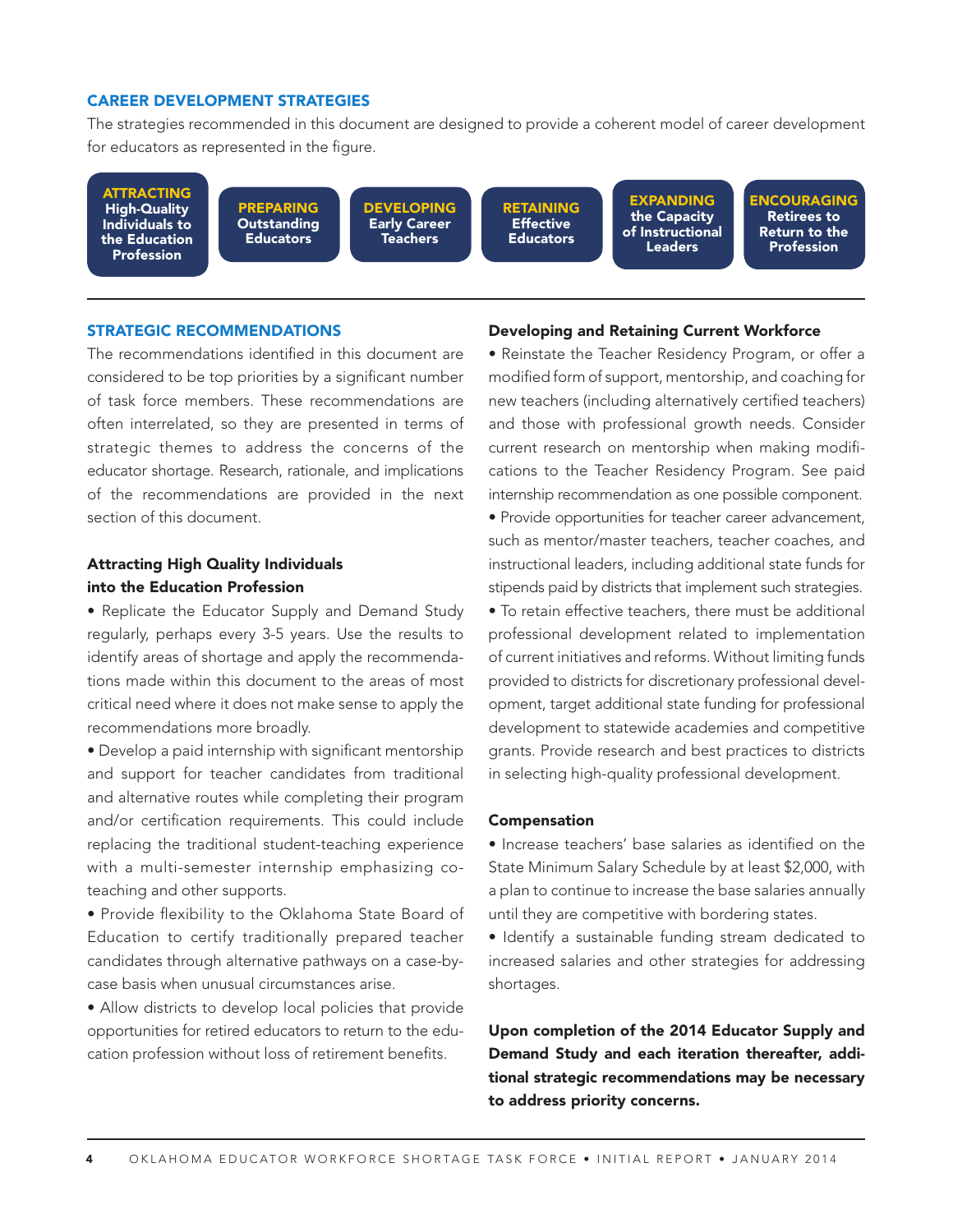## RESEARCH, RATIONALE, AND IMPLICATIONS ATTRACTING HIGH QUALITY INDIVIDUALS INTO THE EDUCATION PROFESSION

The four recommendations within this category provide a strategic approach to increasing the number of people in the education workforce with the knowledge and skills necessary for success in the field.

Replicate the Educator Supply and Demand Study regularly, perhaps every 3-5 years. Use the results to identify areas of shortage and apply the recommendations made within this document to the areas of most critical need where it does not make sense to apply the recommendations more broadly.<sup>1</sup>

The Educator Supply and Demand Study was last completed in Oklahoma in 2001-2002. That report indicated that Oklahoma produced enough teachers but was unable to hire and retain enough of them to fill all vacancies. It also indicated that Oklahoma was likely to experience greater shortages in certain subjects and geographic locations by 2005. This report can be found at http://www.okhighered.org/studies-reports/teach-supply/. In order to fully understand the current and future conditions of the classroom teacher shortage in Oklahoma, this study needs to be replicated regularly, perhaps every 3-5 years, as was previously the practice. The Oklahoma State Regents for Higher Education (OSRHE) has formed a collaborative with the Oklahoma Commission for Teacher Preparation (OCTP), the Oklahoma Business and Education Coalition (OBEC), the Oklahoma State Department of Education (OSDE), and the Oklahoma Association of Colleges for Teacher Education (OACTE) to support The Educator Supply and Demand Study of 2014, reflecting the production and retention of teachers within the state.

A regular cycle of study replication would allow for an ongoing understanding of the current landscape of producing, hiring, and retaining Oklahoma teachers. Information from the study should inform decisions regarding application of a variety of strategies, including some of the recommendations in this report. For example, if the 2014 study produces a result similar to those from the 2002 study — namely, that hiring and retention, rather than production, are the primary concerns — recommendations for solving the shortage should lie more in areas of compensation and retention than in recruiting. If the 2014 study indicates that production is not sufficient to meet the current or projected need, however, then additional recommendations around recruitment may be warranted..

Develop a paid internship with significant mentorship and support for teacher candidates from traditional and alternative routes while completing their program and/or certification requirements. This could include replacing the traditional studentteaching experience with a multi-semester internship emphasizing co-teaching and other supports.

This recommendation is closely connected to recommendations in the category of Developing and Retaining Current Workforce, in that it draws on research that highlights the need for mentoring relationships early in and throughout one's career.

Currently, Oklahoma identifies student teachers as individuals who are participating in a "nonsalaried internship under the supervision of a certified teacher" (70 O.S. § 1-116). Teacher candidates from alternative routes do not have the benefit of a student-teaching experience, and teacher candidates from traditional routes often cite shortness of the experience as its primary downfall. In order to increase the amount of time student teachers receive in the classroom, many university teacher-preparation programs have begun offering full-year student-teaching opportunities. Financially, most student teachers cannot afford to avail themselves of this incredible, multi-semester opportunity due to the requirement that they not be compensated for their time in the public school setting.

Several teacher preparation programs have begun to implement co-teaching approaches to the studentteaching field experience. Co-teaching, as defined for student-teaching field experiences, presents the student teacher and mentoring teacher as collaborative professionals. St. Cloud State University has been researching best practices in co-teaching since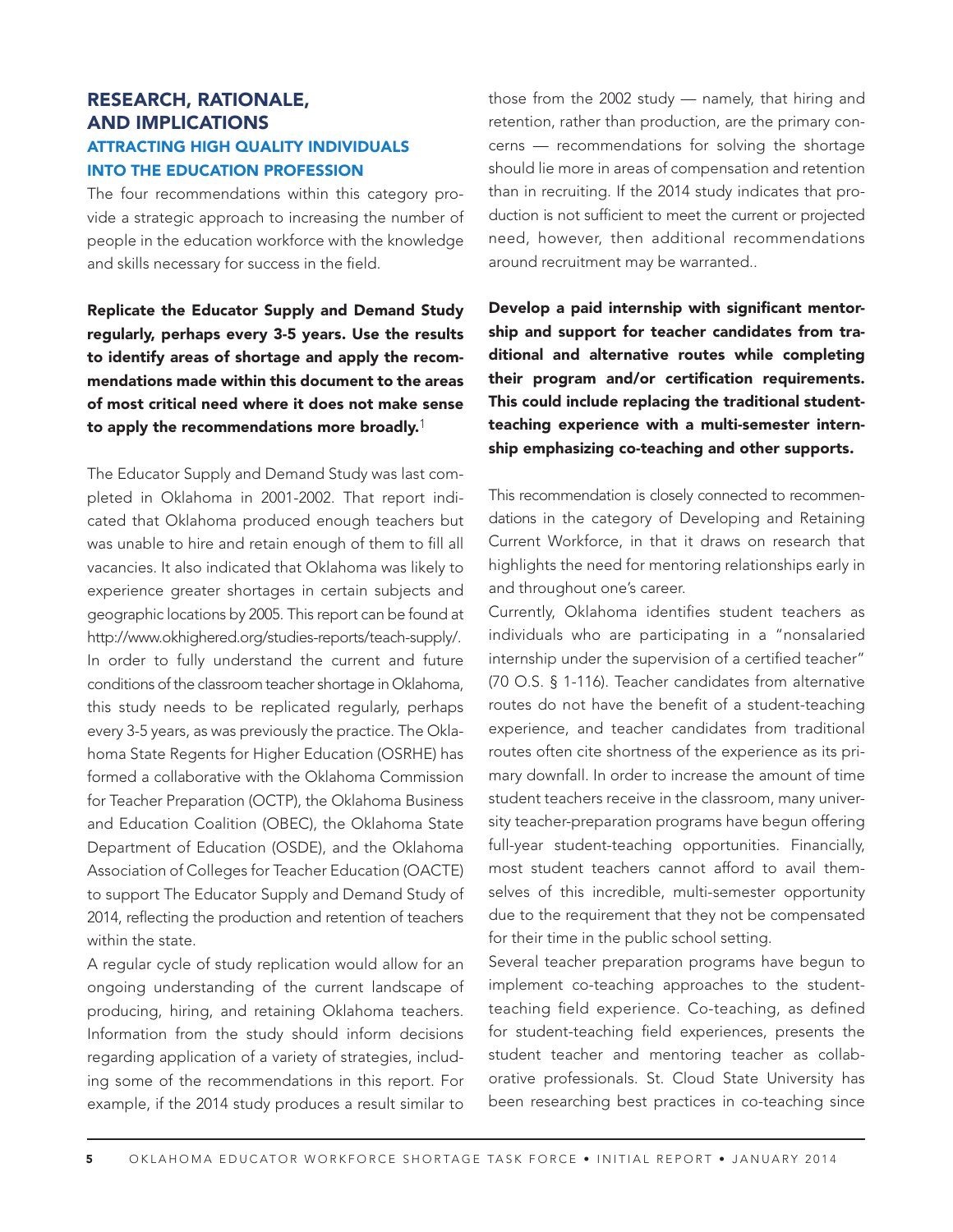receiving The Teacher Quality Enhancement Partnership Grant in 2003. The Academy for Co-Teaching and Collaboration provides research and best practices on co-teaching, available at http://www.stcloudstate.edu/ soe/coteaching/.

A multi-semester paid internship that focuses on coteaching approaches could capitalize on best practices in mentorship, field experience, and classroom collaboration for those newest to the profession.

## Provide flexibility to the Oklahoma State Board of Education to certify traditionally prepared teacher candidates through alternative pathways on a caseby-case basis when unusual and/or extreme circumstances arise.<sup>2</sup>

On rare occasions, teacher candidates complete all or nearly all of the requirements for traditional certification, but due to unusual and/or extreme circumstances are unable to be certified through the traditional route. Because these individuals have a bachelor's degree in education, rather than in a subject-specific content area, they are unable to become certified through alternative pathways (70 O.S. § 6-122.3).

For example, the OSDE was recently notified by a school district that they would like to hire an individual who completed a program of teacher preparation in Oklahoma but did not complete his student-teaching experience. Instead, the young man left Oklahoma to play professional sports. Upon retiring from professional sports, he returned to Oklahoma and wanted to teach. Because he did not complete student teaching, he could not be recommended for traditional certification. Because his bachelor's degree was in educational studies, he could not be recommended for alternative certification. Although this young man was deemed the best candidate by the school district based on his undergraduate degree and life experiences, the Oklahoma State Board of Education had no authority to grant him a certificate— despite his having passed all certification exams.

## Allow districts to develop local policies that provide opportunities for retired educators to return to the education profession without loss of retirement benefits.

In the first three years following retirement, state law (70 O.S. §17-116.10) prohibits retired educators from earning more than \$15,000 (if less than 62 years of age) or \$30,000 (if at least 62 years of age) or ½ of the previous annual salary, whichever is lesser. It also prohibits them from being reemployed within the first 60 days of retirement. The task force believes that retired educators are an untapped resource for potential employees due to these limitations.

States that have allowed retired educators to re-enter the workforce while maintaining their retirement benefits have found these educators to be a positive solution for meeting shortages in specific areas of need. For example, in Indiana, retired educators are allowed to return to teaching without loss of benefits after 30 days under certain conditions (http://www. in.gov/inprs/files/TRFMemberHandbook.pdf). As a result of Indiana's plan, districts have been able to keep quality employees with valuable experience while saving money, since the plan does not require districts to contribute to the retirement system on behalf of retired educators. Moreover,the retired educators are often willing to work for a lower salary since they are also receiving retirement benefits.

To maintain the effectiveness of the Oklahoma Teacher Retirement System, specific rules and regulations around implementation likely will need to be developed; however, districts should be encouraged to use retired educators returning to the profession in creative ways (e.g., full-time subs, mentors, mentor principals/ superintendents) in addition to traditional positions or the positions that they vacated.

#### DEVELOPING AND RETAINING CURRENT WORKFORCE

The three recommendations within this category provide a strategic approach to improving the effectiveness of people in the education workforce. By providing teachers with the tools and supports needed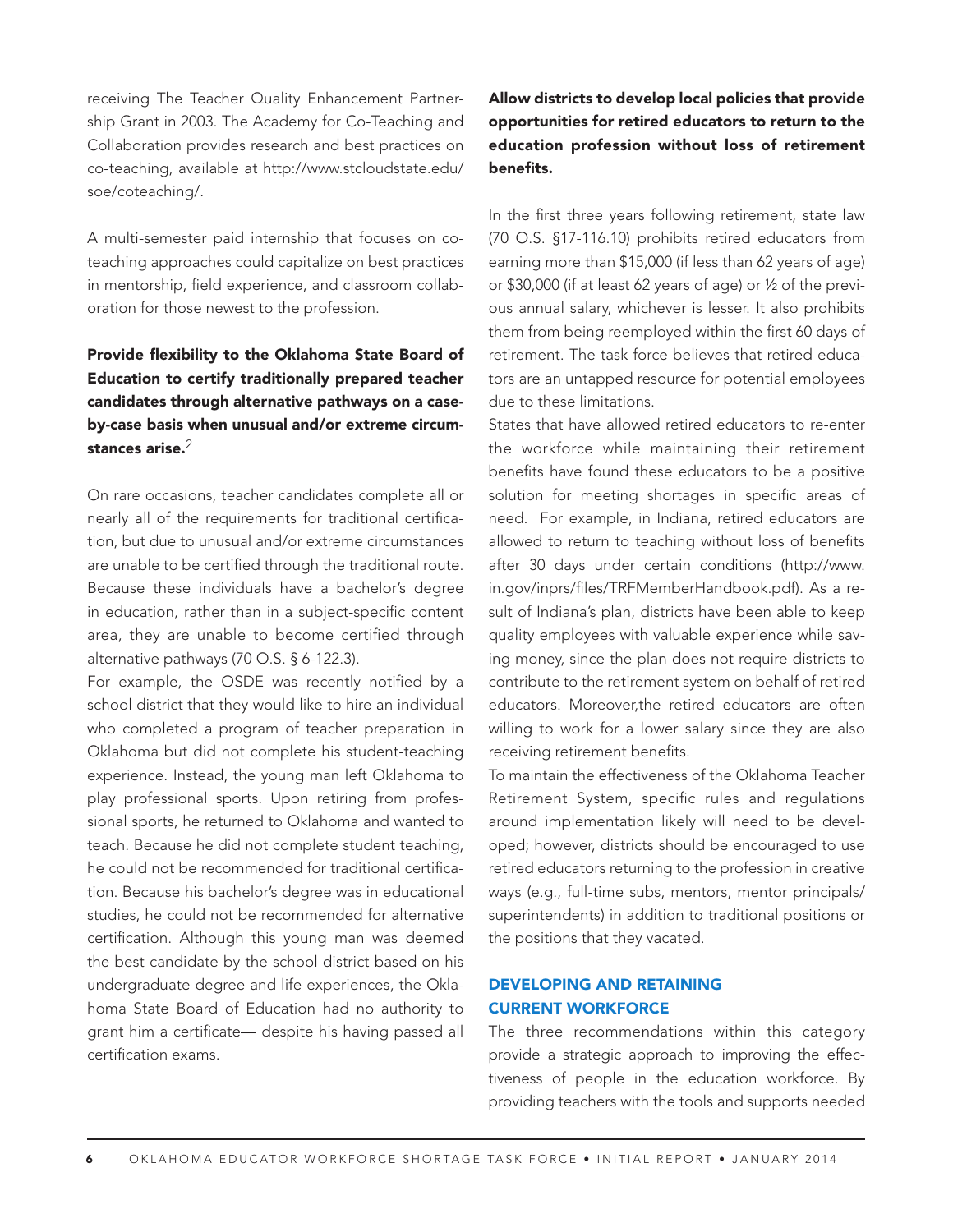to be successful, the State will encourage the current workforce to remain in the profession.

Reinstate the Teacher Residency Program, or offer a modified form of support, mentorship, and coaching for new teachers (including alternatively certified teachers) and those with professional growth needs. Consider current research on mentorship when making modifications to the Teacher Residency Program. See paid internship recommendation as one possible component.

The Oklahoma Teacher Residency Program, which is no longer required for certification, provided a mentor teacher, administrator, and university faculty member to support new teachers. Without funding to continue Residency Committees, most districts and universities have been unable to offer new teachers the same level of support. Mentoring networks have been established in the state in order to continue as many supportive services as possible. Although many districts have implemented a variety of induction strategies, very few can provide the type of mentorship encouraged by research. Without appropriate levels of support and coaching in the first years of teaching, many new teachers feel unsuccessful and choose to leave the profession.

Recent research indicates that systematic mentorship relationships are needed for at least the first two or three years of a teacher's career in order to have significant effects on student achievement and teacher retention. The New Teacher Center partnered with The National Association of State Boards of Education to create a discussion guide that examines the role of teacher induction programs in developing effective teachers and reducing teacher turnover. It provides current research related to teacher induction, elements of comprehensive teacherinduction programs, examples of state-level action, and a guiding framework for policymakers to participate in meaningful conversations about new teacher mentorship and development (http://www.newteachercenter.org/products-andresources/policy-briefs/nasbe-discussion-guideteacher-induction-improving-state-system).

Provide opportunities for teacher career advancement, such as mentor/master teachers, teacher coaches, and instructional leaders, including additional state funds for stipends paid by districts that implement such strategies.

Related to the previous recommendation, this recommendation focuses on career advancement opportunities for effective educators who mentor and coach new and struggling teachers. Many great teachers create vacancies when they leave the classroomfor positions in administration that offer professional advancement and chances for increased salary. Given an opportunity to advance their career without leaving the classroom and reducing their direct impact on classroom instruction, many teachers would choose not to take the route of becoming an administrator.

Additionally, many mentorship and coaching activities are conducted outside of the traditional school schedule. Very few districts can afford to offer stipends for work done outside of the traditional school schedule or to provide release time for mentoring and coaching during the school day. Both strategies require financial support for full implementation and sustainability.

A plethora of structures exist that partner the opportunity for career advancement through mentorship and coaching with the need for teacher induction and support. One such structure is TAP: The System for Teacher and Student Advancement, managed and supported by the National Institute for Excellence in Teaching (http://tapsystem.org/). In the TAP framework, effective educators are given opportunities to take on mentoring responsibilities while maintaining full classroom responsibilities or to serve as full-time mentors and coaches of other teachers.

To retain effective teachers, there must be additional professional development related to implementation of current initiatives and reforms. Without limiting funds provided to districts for discretionary professional development, target additional state funding for professional development to statewide academies and competitive grants. Provide research and best practices to districts in selecting high-quality professional development. $3$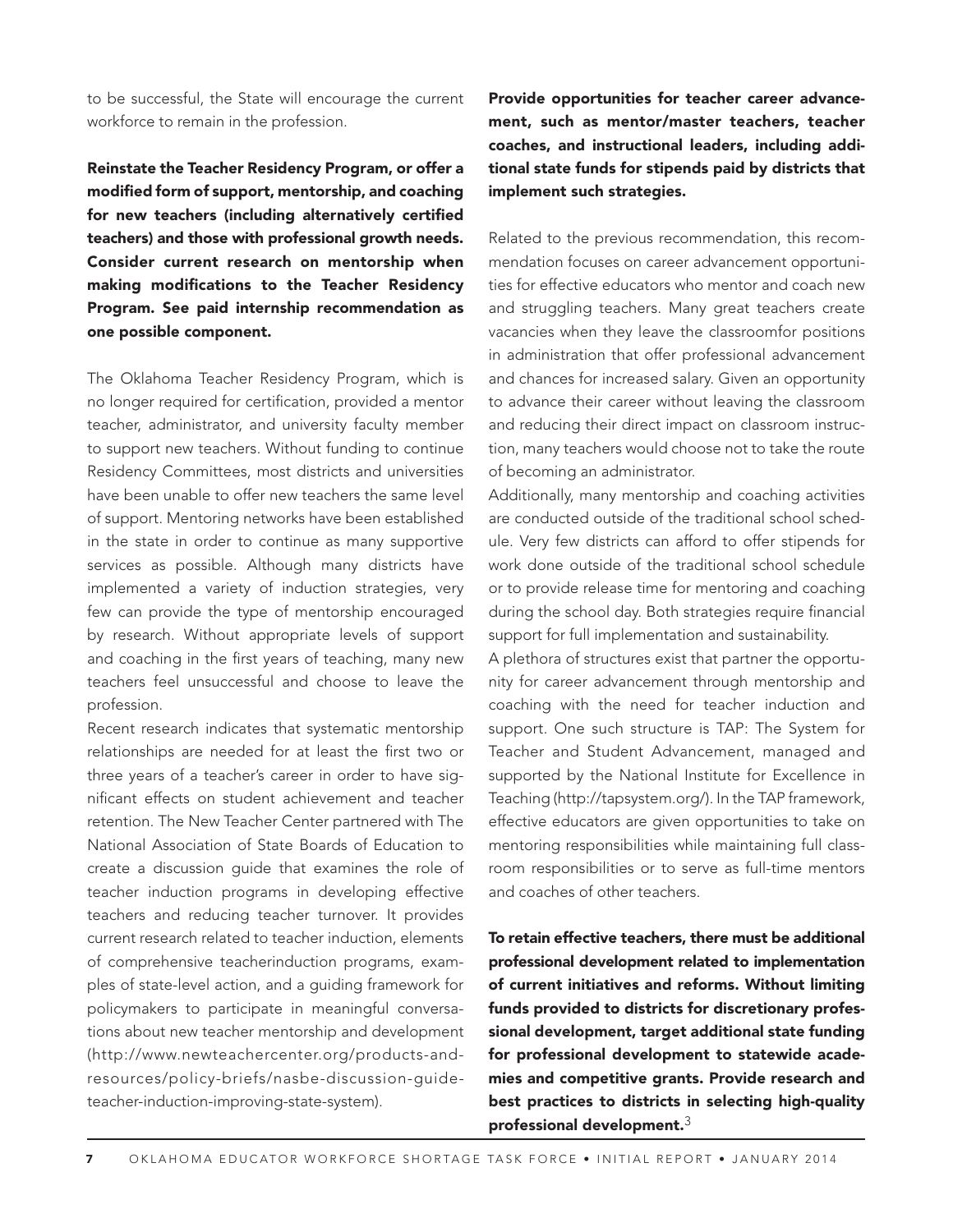Teachers who feel successful and supported are most likely to remain in the profession. Teachers who leave often cite lack of administrative support or burden in implementation of new programs as reasons for their departure. Providing high-quality professional development can re-energize and re-equip.

Current funding for professional development is limited but incredibly valuable. The structures in the law ensure that these funds are targeted toward activities that will improve student learning while providing flexibility to districts for professional learning experiences most needed by their staff (70 O.S. § 6-192 through 6-194). This recommendation focuses on providing additional

professional development through continuous learning academies and competitive grants for development of innovative approaches to professional growth. Optional professional learning opportunities might come in a variety of delivery methods, including online learning, social networking and peer mentorship, advanced coursework, weekend academies in leadership development, and much more. The options are limitless for providing additional support to effective and developing teachers as they adapt to changing classroom characteristics and professional demands.

Standards for high-quality professional development have been provided by Learning Forward, an association devoted exclusively to advancing professional learning for the ultimate goal of student success (http://learningforward.org/standards/).

#### **COMPENSATION**

The two recommendations within this category provide a strategic approach to retaining the current workforce through compensation that recognizes and rewards the contributions of educators to the State.

Increase teachers' base salaries as identified on the State Minimum Salary Schedule by at least \$2,000, with a plan to continue to increase the base salaries annually until they are competitive with bordering states. $\rm ^4$ 

Education majors who choose other professions upon graduation and students who choose non-education majors often explain that potential salary is a major factor in determining their career pathway. Even stronger evidence exists for the number of education majors and certified teachers who leave Oklahoma to pursue teaching careers elsewhere. This is most common among teachers who live in "border districts" where the drive or move into another state is not prohibitive. In order to encourage more people to enter and stay in the teaching profession in Oklahoma, the State Minimum Salary Schedule needs to be more competitive. At a minimum, base salaries should increase by \$2,000, with a plan to continue to increase annually until salaries are competitive with bordering states.

|            | <b>Minimum First</b><br><b>Year Teacher's Salary</b> | <b>Average Starting</b><br><b>Teacher's Salary</b> | Average<br><b>Teacher's Salary</b>                 |  |
|------------|------------------------------------------------------|----------------------------------------------------|----------------------------------------------------|--|
|            | (According to State<br>Statute or Rule)              | (As reported by National<br>Education Association) | (As reported by National<br>Education Association) |  |
| Oklahoma   | \$31,600                                             | \$31,600                                           | \$44,343                                           |  |
| Missouri   | \$25,000                                             | \$29,857                                           | \$45,321                                           |  |
| Arkansas   | \$29,244                                             | \$32,478                                           | \$46,500                                           |  |
| Kansas     | N/A                                                  | \$32,964                                           | \$46,598                                           |  |
| New Mexico | \$30,000                                             | \$32,092                                           | \$46,888                                           |  |
| Texas      | \$27,320                                             | \$34,234                                           | \$48,638                                           |  |
| Colorado   | N/A                                                  | \$32,095                                           | \$49,228                                           |  |

8 OKLAHOMA EDUCATOR WORKFORCE SHORTAGE TASK FORCE • INITIAL REPORT • JANUARY 2014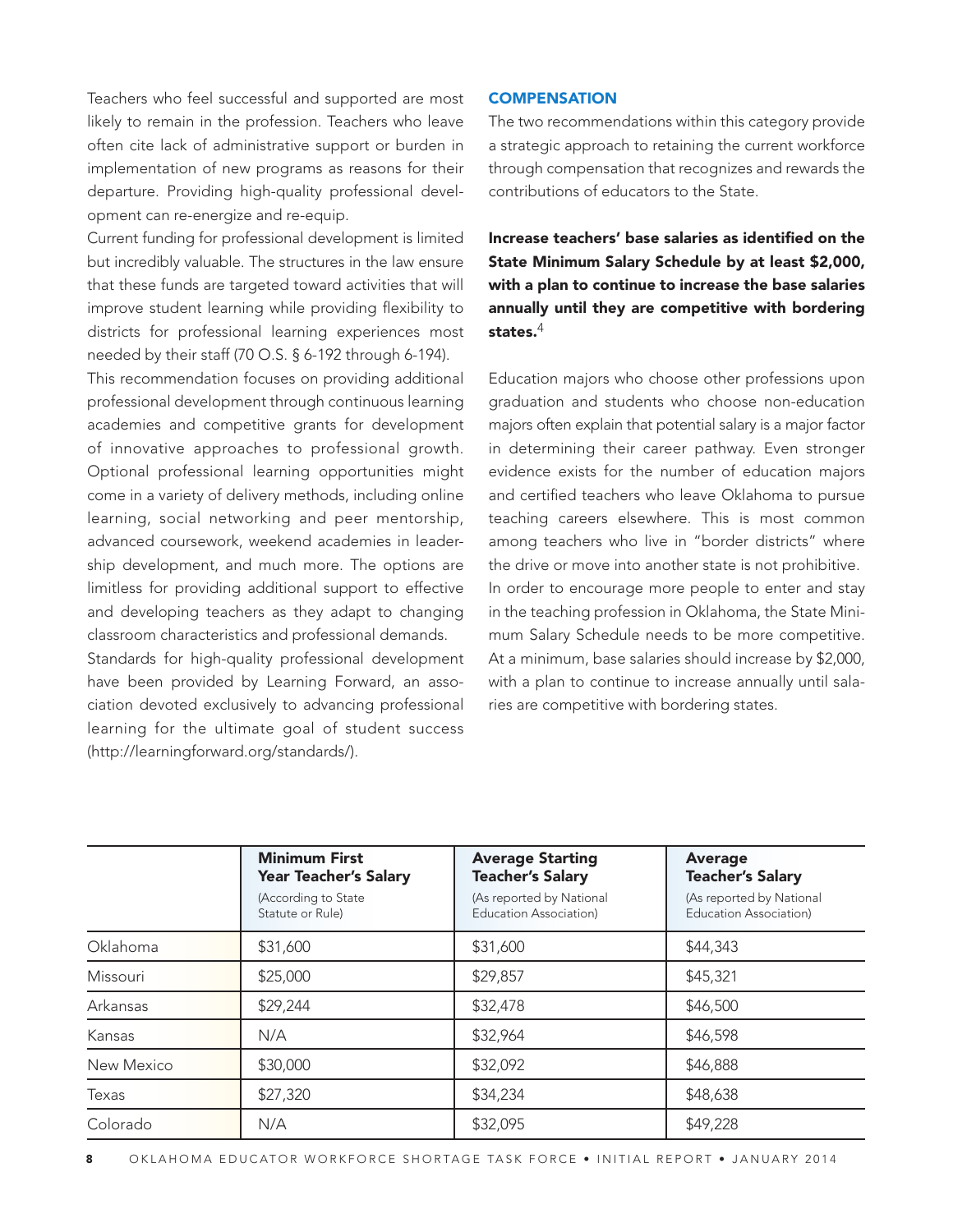### Identify a sustainable funding stream dedicated to increased salaries and other strategies for addressing shortages.<sup>5</sup>

In order to develop a long-term, statewide solution to the Educator Workforce Shortage, a dedicated funding stream needs to be identified. Using one-time funds and short-term funding streams may create a temporary solution that cannot be sustained and might ultimately

spur more devastating shortages in years to come. While the bulk of the dedicated funding stream would likely be applied toward increasing salaries, other recommendations also have financial implications. The OSDE has estimated that the nine recommendations of the task force fall into four categories of expense: No Cost, Minimal Cost, Moderate Cost, and Substantial Cost.

| <b>Attracting</b><br><b>High Quality</b><br><b>Individuals</b><br>into the<br><b>Education</b><br><b>Profession</b> | Replicate the Educator Supply and Demand Study regularly, perhaps<br>every 3-5 years. Use the results to identify areas of shortage and apply<br>the recommendations made within this document to the areas of most<br>critical need where it does not make sense to apply the recommenda-<br>tions more broadly.                                                                                                                                                           | <b>Minimal Cost</b>                                                     |
|---------------------------------------------------------------------------------------------------------------------|-----------------------------------------------------------------------------------------------------------------------------------------------------------------------------------------------------------------------------------------------------------------------------------------------------------------------------------------------------------------------------------------------------------------------------------------------------------------------------|-------------------------------------------------------------------------|
|                                                                                                                     | Develop a paid internship with significant mentorship and support for<br>teacher candidates from traditional and alternative routes while complet-<br>ing their program and/or certification requirements. This could include<br>replacing the traditional student-teaching experience with a multi-<br>semester internship emphasizing co-teaching and other supports.                                                                                                     | <b>Moderate Cost</b>                                                    |
|                                                                                                                     | Provide flexibility to the Oklahoma State Board of Education to certify<br>traditionally prepared teacher candidates through alternative pathways<br>on a case-by-case basis when unusual circumstances arise.                                                                                                                                                                                                                                                              | <b>No Cost</b>                                                          |
|                                                                                                                     | Allow districts to develop local policies that provide opportunities for<br>retired educators to return to the education profession without loss of<br>retirement benefits.                                                                                                                                                                                                                                                                                                 | <b>No Cost</b><br>(Potential Impact to<br>Teacher Retirement<br>System) |
| <b>Developing</b><br>and Retaining<br><b>Current</b><br><b>Workforce</b>                                            | Reinstate the Teacher Residency Program, or offer a modified form of<br>support, mentorship, and coaching for new teachers (including<br>alternatively certified teachers) and those with professional growth<br>needs. Consider current research on mentorship when making modifica-<br>tions to the Teacher Residency Program. See paid internship recommen-<br>dation as one possible component.                                                                         | <b>Moderate Cost</b>                                                    |
|                                                                                                                     | Provide opportunities for teacher career advancement, such as mentor/<br>master teachers, teacher coaches, and instructional leaders, including<br>additional state funds for stipends paid by districts that implement such<br>strategies.                                                                                                                                                                                                                                 | <b>Moderate Cost</b>                                                    |
|                                                                                                                     | To retain effective teachers, there must be additional professional<br>development related to implementation of current initiatives and<br>reforms. Without limiting funds provided to districts for discretionary<br>professional development, target additional state funding for professional<br>development to statewide academies and competitive grants. Provide<br>research and best practices to districts in selecting high-quality profes-<br>sional development. | <b>Moderate Cost</b>                                                    |
| <b>Compensation</b>                                                                                                 | Increase teachers' base salaries as identified on the State Minimum<br>Salary Schedule by at least \$2,000, with a plan to continue to increase the<br>base salaries annually until they are competitive with bordering states.                                                                                                                                                                                                                                             | <b>Substantial Cost</b>                                                 |
|                                                                                                                     | Identify a sustainable funding stream dedicated to increased salaries and<br>other strategies for addressing shortages.                                                                                                                                                                                                                                                                                                                                                     | <b>Substantial Cost</b>                                                 |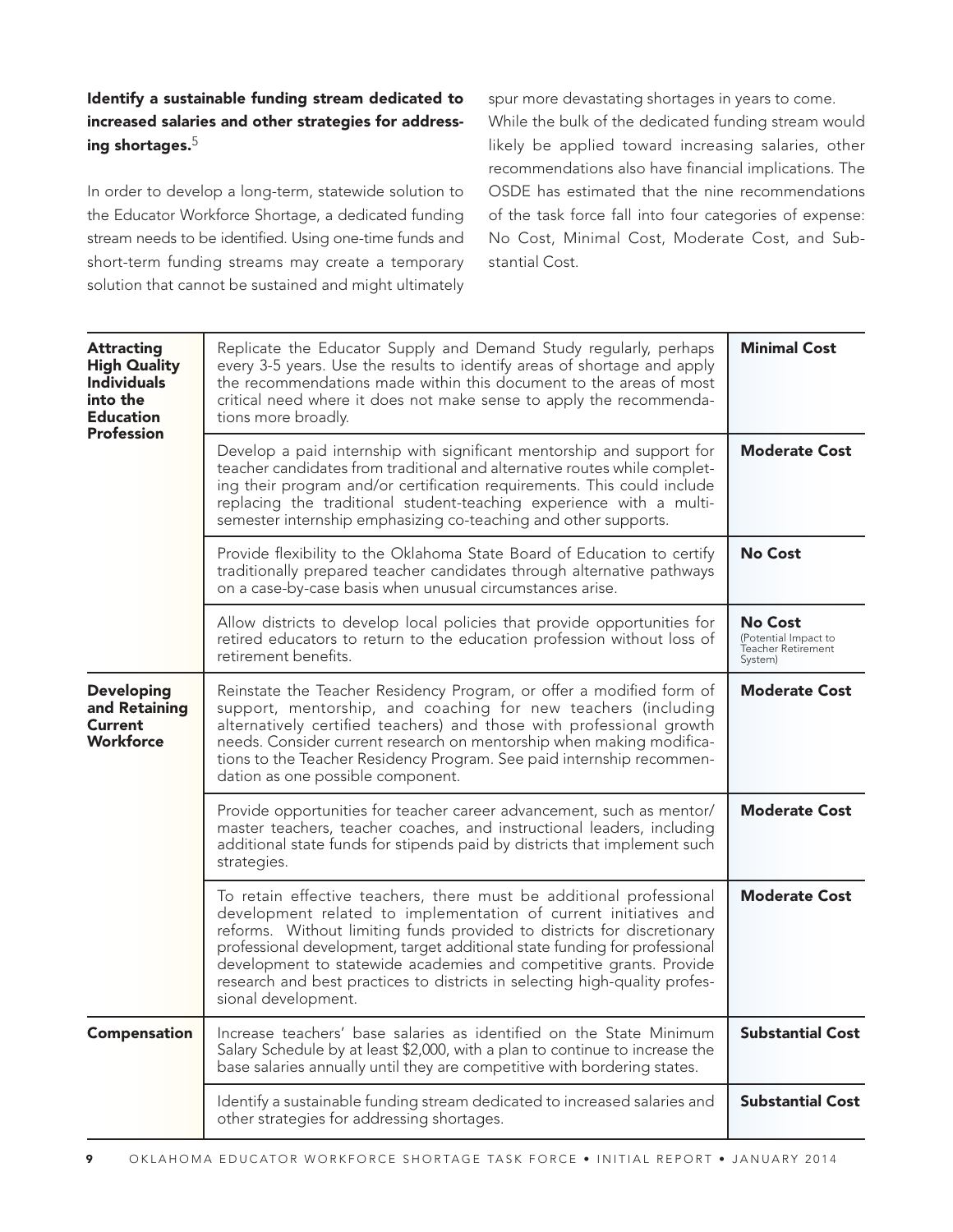## APPENDIX: NOTES, RESOURCES, AND NEXT STEPS

<sup>1</sup> Upon completion of the Supply and Demand Study, analyze results to determine next steps. Possible next steps could include some of the following options:

• Refine P20 data system to determine how many Oklahoma teacher education graduates enter Oklahoma public schools, ascertain professions/geographic locations of teacher education graduates who do not enter Oklahoma public schools, evaluate effectiveness of recruitment programs, and examine effectiveness of preparation and support programs.

• Provide funding for districts to access a nationwide candidate pool for hardest-to-staff areas.

• Develop a statewide job application tool or posting portal.

• Scale existing alternative programs with proven results by recruiting additional individuals and determine whether additional strategies to recruit and attract non-traditional teachers are warranted (e.g., recruiting retirees from other professions, Teacher for America/ Teach for Oklahoma).

• Allow for alternative certification into areas that currently do not exist (e.g., elementary education) if warranted by the study.

2 In addition to Oklahoma-prepared teacher candidates with unusual and/or extreme circumstances, the OSDE is often approached by individuals who have been certified in other states that do not offer certification areas comparable to what is available in Oklahoma. Examples include such situations as the following: (1) states that issue "Science" certifications at the secondary level, whereas Oklahoma issues certifications based on specific courses, and (2) states that issue "U.S. History and Government" certifications, whereas Oklahoma issues "U.S. History/Oklahoma History/Government/Economics" certification. The OSDE and the Oklahoma Commission for Teacher Preparation have committed to examining the steps needed to increase the range of ability to honor certification issued in other states without additional coursework or exams. This may be able to be addressed through rulemaking, policy, and procedure without legislative changes.

<sup>3</sup> In addition to statewide academies and competitive grants, some districts continue to need assistance in developing professional learning plans that maximize the resources available for district discretion. Questions that arose during Task Force discussions included:

• How do district and school leaders know what professional learning opportunities exist and which are most valuable?

• What is the role of district and school leadership in developing a culture of continuous learning and professional growth?

• How can professional development strategies at the local level replicate successful statewide strategies, such as the Math and Science Partnership Grants, C3 Grants, and Oklahoma Data Review Models?

These questions can be addressed through statewide professional learning opportunities, networking possibilities, and competitive grants designed to improve leader effectiveness.They can also be addressed through pilot programs that are shared with all districts following their implementation.

Strategies for delivering professional development include: providing time for teachers to collaborate with their peers, analyze data, and plan; adjusting instructional responsibilities during the school day; providing stipends for time outside of school; and accessing 24/7 on-demand professional development resources.

4 After raising base salaries for all educators to a competitive level, provide additional state funding for school districts to develop differentiated pay structures. Many states allow individual districts to create their own salary schedules or offer a variety of bonuses and stipends. To accomplish offering anything above the minimum salary schedule, districts would need additional revenue. This could come in the form of grants, pilot programs, or a percentage of funds designated for salary incentives.

Differentiated pay structures would provide district flexibility while encouraging innovative thinking about compensation. Such differentiated pay structures could include bonuses and stipends for a variety of educator